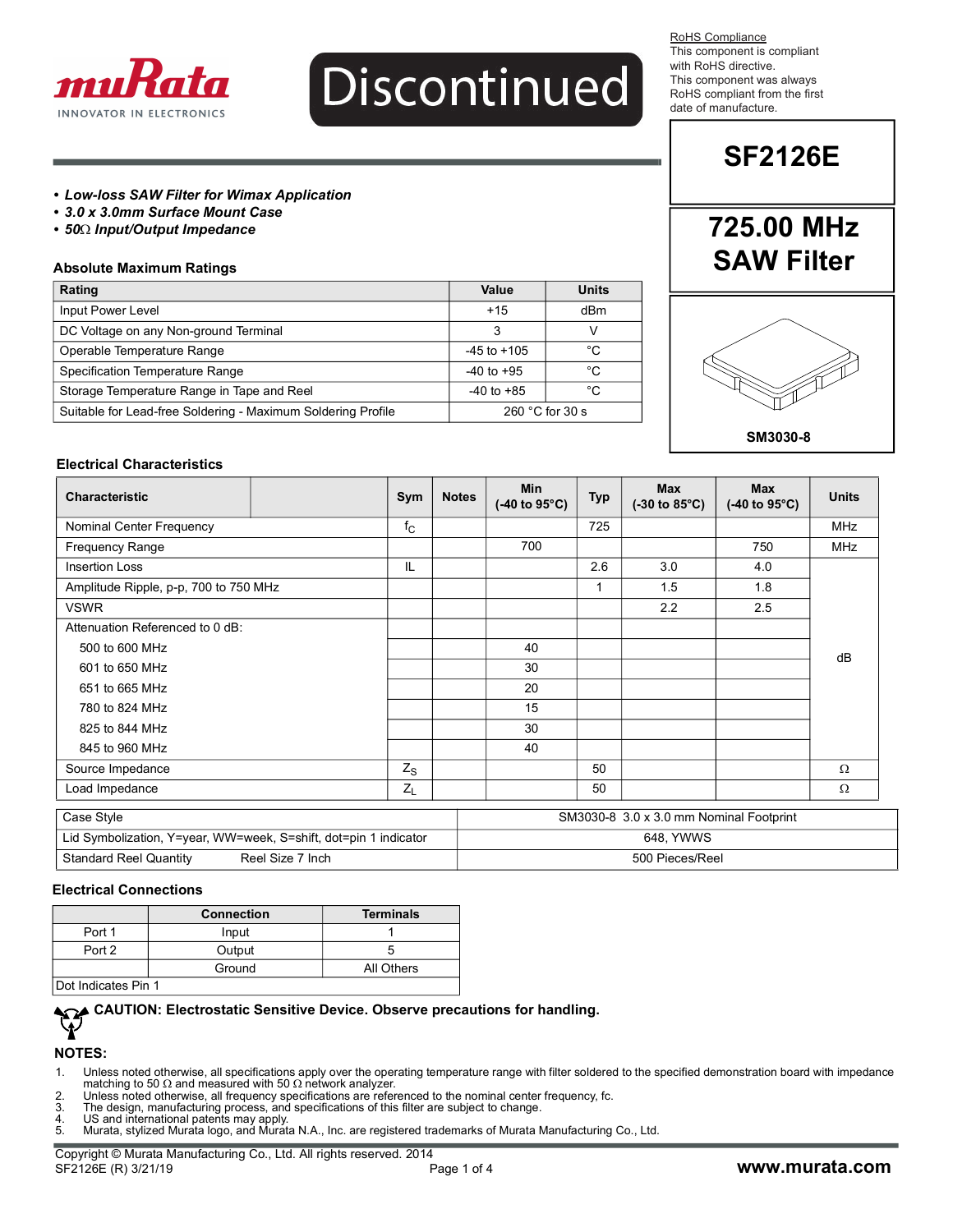### **Frequency Characteristics:**

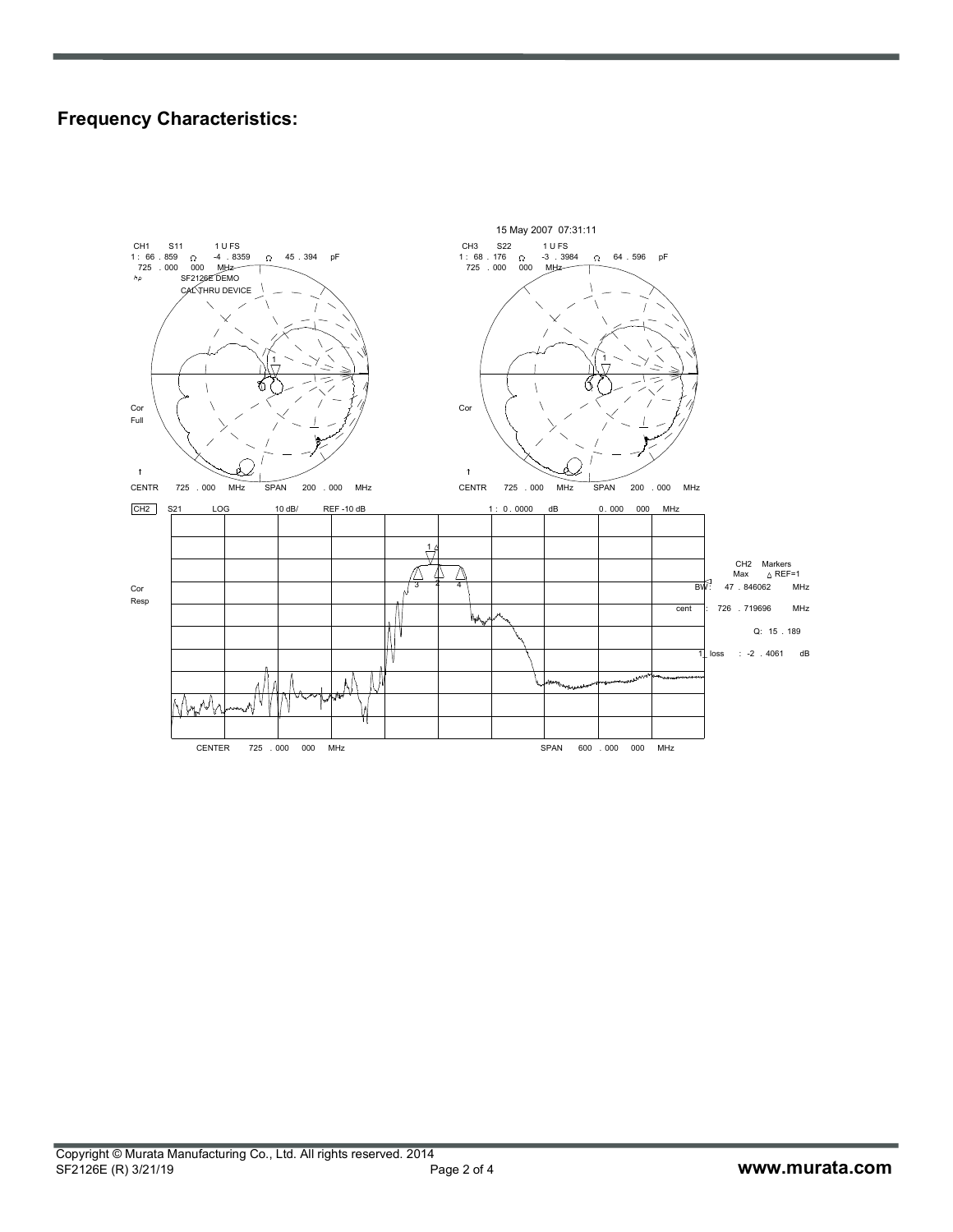## **8-Terminal Ceramic Surface-Mount Case 3.0 X 3.0 mm Nominal Footprint**





**PCB Footprint Top View**

#### **Case and PCB Footprint Dimensions**

| <b>Dimension</b> | mm         |            |      | <b>Inches</b> |            |            |  |
|------------------|------------|------------|------|---------------|------------|------------|--|
|                  | <b>Min</b> | <b>Nom</b> | Max  | Min           | <b>Nom</b> | <b>Max</b> |  |
| A                | 2.87       | 3.0        | 3.13 | 0.113         | 0.118      | 0.123      |  |
| в                | 2.87       | 3.0        | 3.13 | 0.113         | 0.118      | 0.123      |  |
| C                | 1.14       | 1.27       | 1.40 | 0.045         | 0.050      | 0.055      |  |
| D                | 0.79       | 0.92       | 1.05 | 0.031         | 0.036      | 0.041      |  |
| Е                | 0.62       | 0.75       | 0.88 | 0.024         | 0.029      | 0.034      |  |
| F                | 0.47       | 0.60       | 0.73 | 0.018         | 0.024      | 0.029      |  |
| G                | 0.47       | 0.60       | 0.73 | 0.018         | 0.024      | 0.029      |  |
| н                | 1.07       | 1.20       | 1.33 | 0.042         | 0.047      | 0.052      |  |
| ı                |            | 3.19       |      |               | 0.126      |            |  |
| J                |            | 0.81       |      |               | 0.032      |            |  |
| ĸ                |            | 0.96       |      |               | 0.038      |            |  |
| L                |            | 0.81       |      |               | 0.032      |            |  |
| M                |            | 1.39       |      |               | 0.055      |            |  |
| N                |            | 0.23       |      |               | 0.009      |            |  |
| O                |            | 0.38       |      |               | 0.015      |            |  |

#### **Case Materials**

| <b>Materials</b>      |                                                          |  |  |  |
|-----------------------|----------------------------------------------------------|--|--|--|
| Solder Pad<br>Plating | 0.3 to 1.0 $\mu$ m Gold over 1.27 to 8.89 $\mu$ m Nickel |  |  |  |
| Lid Plating           | $2.0$ to $3.0 \mu m$ Nickel                              |  |  |  |
| Body                  | $Al_2O_3$ Ceramic                                        |  |  |  |
| Ph Free               |                                                          |  |  |  |

#### TOP VIEW **BOTTOM VIEW**

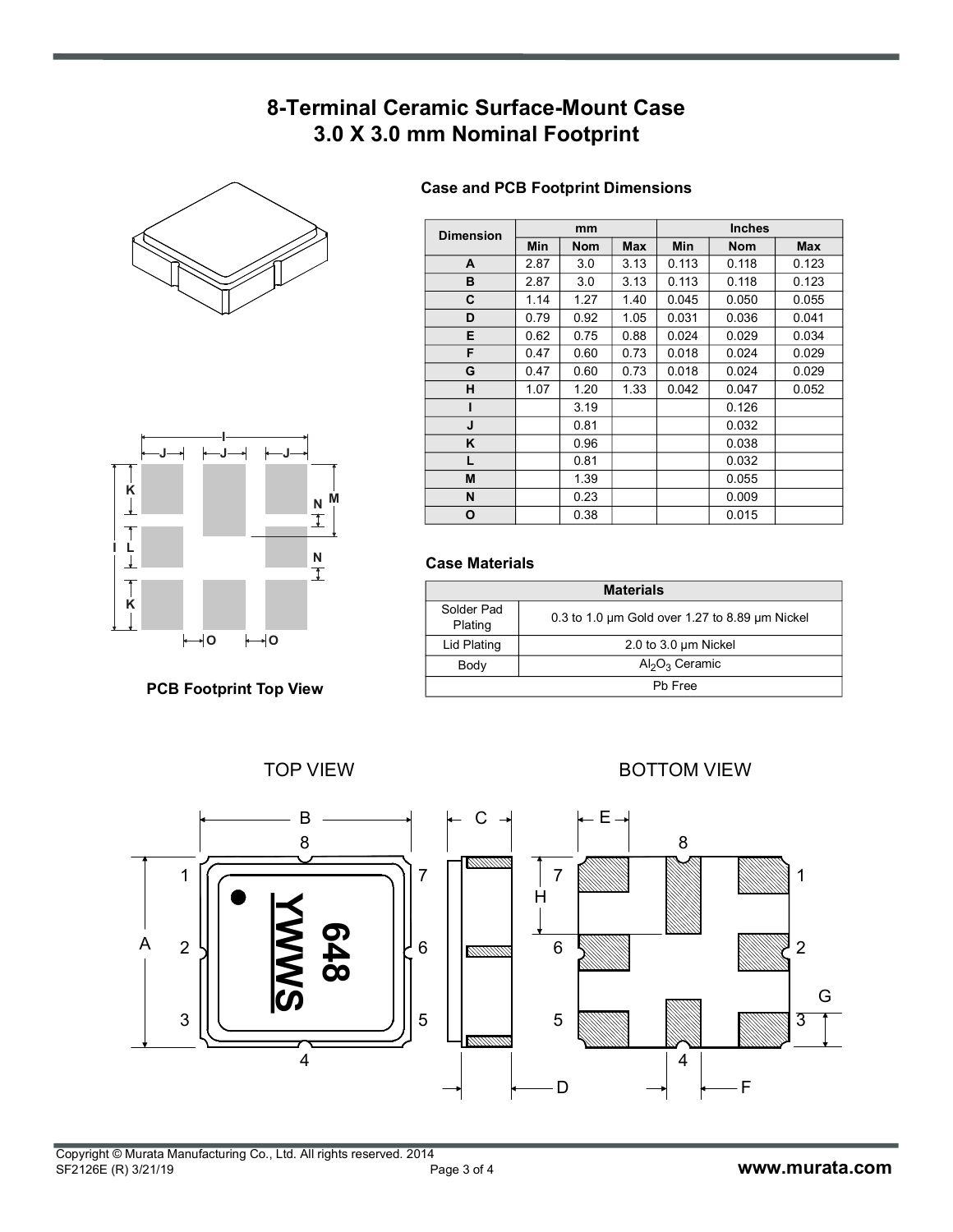#### **Tape and Reel Specifications**



| "R"           |             | <b>Quantity Per Reel</b> |
|---------------|-------------|--------------------------|
| <b>Inches</b> | millimeters |                          |
|               | 178         | 500                      |
| 13            | 330         | 3000                     |

#### **COMPONENT ORIENTATION and DIMENSIONS**

**20.2 2.0**

| <b>Carrier Tape Dimensions</b> |           |  |  |  |
|--------------------------------|-----------|--|--|--|
| Ao                             | $3.35$ mm |  |  |  |
| Bo                             | $3.35$ mm |  |  |  |
| Ko                             | $1.40$ mm |  |  |  |
| Pitch                          | $8.0$ mm  |  |  |  |
| ៶៱៸                            | $12.0$ mm |  |  |  |